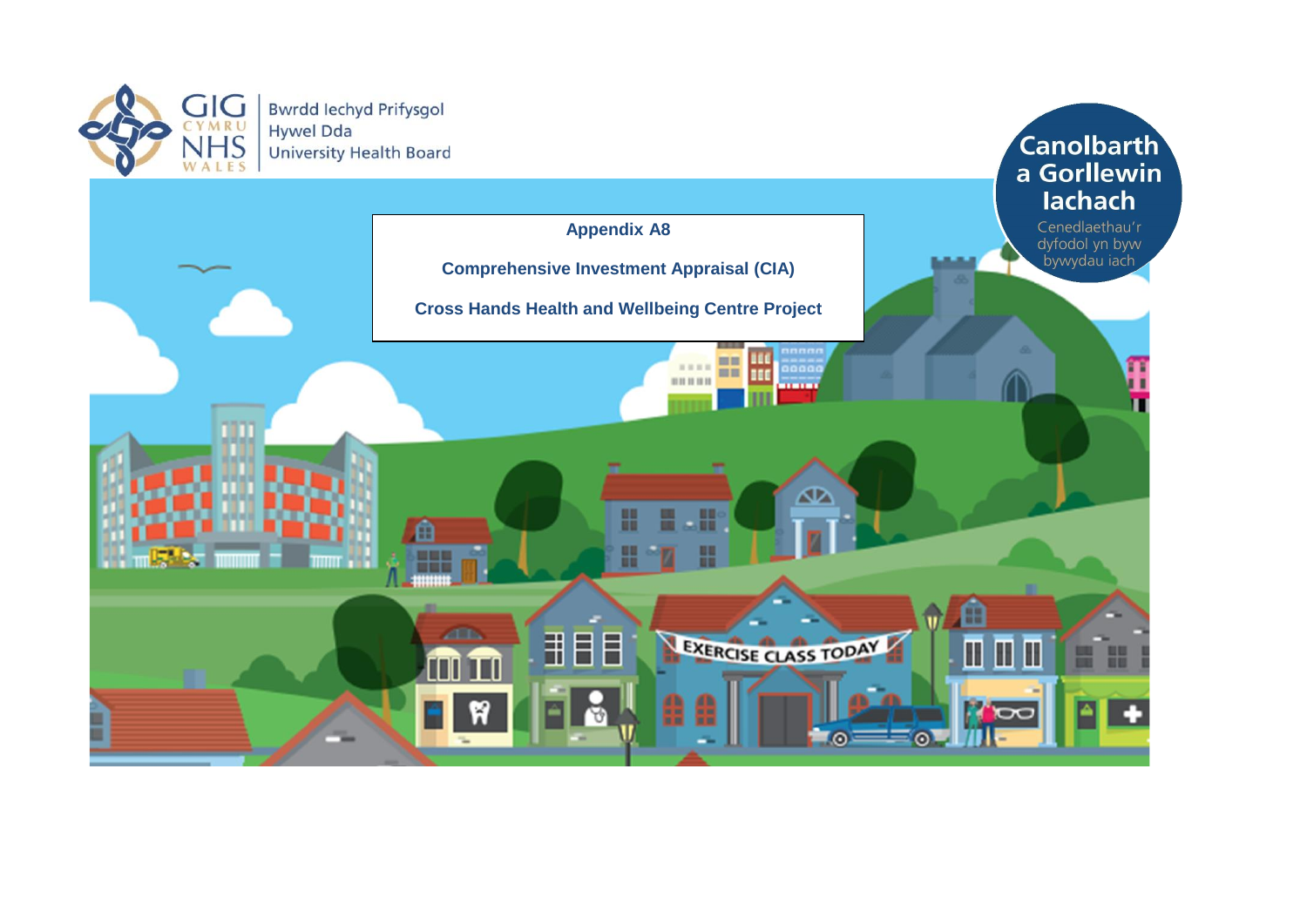| Table 7-1                                                                                                               | Option 0<br><b>BAU</b> | Option 1<br>Do Minimum | Option 2<br><b>Less Ambitious</b> | Option 3<br>PWF        |  |  |
|-------------------------------------------------------------------------------------------------------------------------|------------------------|------------------------|-----------------------------------|------------------------|--|--|
| Works Cost                                                                                                              | 170 651                | 15.842.397             | 17.920.466                        | 20.326.642             |  |  |
| Fees                                                                                                                    | 17.065                 | 2.659.487              | 2.937.862                         | 3.182.824              |  |  |
| Non-works Costs                                                                                                         | $\theta$               | 1.588.450              | 1.633.197                         | 1.746.473              |  |  |
| <b>Equipment Costs</b>                                                                                                  | $\mathbf 0$            | 820.397                | 847.653                           | 852,708                |  |  |
| Quantified Risk Contingency                                                                                             | $\theta$               | 1.695.014              | 1.885.906                         | 2.102.699              |  |  |
| Initial capital costs                                                                                                   | 187.716                | 22.605.745             | 25.225.084                        | 28.211.345             |  |  |
| Table 7-2                                                                                                               | Option 0<br>RAU        | Option 1<br>Do Minimum | Option 2<br><b>Less Ambitious</b> | Option 3<br>PWF        |  |  |
| Lifecycle costs                                                                                                         | $\mathbf{0}$           | 11.937.726             | 13,895,307                        | 16,144,404             |  |  |
| Table 7-3                                                                                                               | Option 0<br><b>BAU</b> | Option 1<br>Do Minimum | Option 2<br><b>Less Ambitious</b> | Option 3<br>PWF        |  |  |
| Actual % Upper Bound for this project                                                                                   | 46.0%                  | 47.0%                  | 47.0%                             | 47.0%                  |  |  |
| Mitigated Optimism Bias % for this project                                                                              | 25.3%                  | 22.6%                  | 21.6%                             | 20.2%                  |  |  |
| Table 7-4                                                                                                               | Option 0<br><b>BAU</b> | Option 1<br>Do Minimum | Option 2<br><b>Less Ambitious</b> | Option 3<br>PWF        |  |  |
| <b>Equipment Maintenance</b>                                                                                            | 0                      | 10.286                 | 10.286                            | 10.286                 |  |  |
| <b>IT Costs</b>                                                                                                         | $\theta$               | 53.231                 | 53.231                            | 53.231                 |  |  |
| Pay Costs - Estates                                                                                                     | 31.438                 | 81.192                 | 91.493                            | 107.463                |  |  |
| Building Costs - Health Board                                                                                           | 9 351                  | 150.139                | 172.616                           | 207,463                |  |  |
| <b>Building Costs - GMS</b>                                                                                             | 59 126                 | 37 241                 | 41.046                            | 44.860                 |  |  |
| Rent                                                                                                                    | 232 835                | $\Omega$               | o                                 | $\Omega$               |  |  |
| Income                                                                                                                  | $\theta$               | $\circ$                | $-37,403$                         | $-69.663$              |  |  |
| Annual Revenue Costs (2026/27)                                                                                          | 332.750                | 332,089                | 331.268                           | 353,639                |  |  |
| Table 7-XX                                                                                                              | Option 0<br>RAU        | Option 1<br>Do Minimum | Option 2<br><b>Less Ambitious</b> | Option 3<br><b>PWF</b> |  |  |
| Demand increases at a higher level than<br>anticipated                                                                  | 7.290.758              | 6.601.092              | 5.280.873                         | 2.640.437              |  |  |
| Unable to continue to deliver current range of<br>services at a local level - GMS sustainability                        | 740.000                | 335.000                | 268,000                           | 67,000                 |  |  |
| Unable to continue to deliver service model and<br>the vision to the required equitable standard                        | 7.290.758              | 9.901.638              | 7.921.310                         | 660.109                |  |  |
| Workforce unable to adapt new ways of working<br>required to deliver integration and agile working -<br>scale of change | $\mathbf 0$            | 2.271.354              | 3.023.841                         | 3.928.653              |  |  |
| Unable to recruit and retain GMS staff                                                                                  | 592.000                | 402.000                | 402.000                           | 134,000                |  |  |
| Unable to recruit and retain key staff to deliver<br>model of care                                                      | 5.832.607              | 7.921.310              | 5.280.873                         | 2.640.437              |  |  |
| Delays in business case and procurement<br>processes impact on overall project timescales                               | $\mathbf 0$            | 37,856                 | 57.597                            | 81.847                 |  |  |
| Unable to secure adequate capital and revenue<br>funding                                                                | $\theta$               | 6.309                  | 14.399                            | 24.554                 |  |  |
| <b>Total Risk Value (Appraisal Period)</b>                                                                              | 21,746,123             | 27,432,394             | 22,176,898                        | 10,070,635             |  |  |

|                                              | Option 0<br><b>BAU</b> | Option 1<br>Do Minimum | Option 2<br><b>Less Ambitious</b> | Option 3<br><b>PWF</b> |
|----------------------------------------------|------------------------|------------------------|-----------------------------------|------------------------|
| Opportunity Costs                            | 165,000                | 165,000                | 165,000                           | 165,000                |
| <b>Total Opportunity Costs</b>               | 165,000                | 165,000                | 165,000                           | 165,000                |
| Initial Capital Costs                        | 187.716                | 22.605.745             | 25.225.084                        | 28,211,345             |
| Lifecycle Costs                              | $\Omega$               | 11.937.726             | 13.895.307                        | 16.144.404             |
| Residual Value                               | $\Omega$               | 660,000                | 660,000                           | 660,000                |
| <b>Total Capital Costs</b>                   | 187,716                | 33,883,471             | 38.460.391                        | 43.695.749             |
| Recurring revenue costs                      | 12,311,746             | 22,337,636             | 24.538.682                        | 27,822,529             |
| <b>Total Revenue Costs</b>                   | 12,311,746             | 22,337,636             | 24.538.682                        | 27,822,529             |
| Optimism Bias                                | 47.492                 | 7.793.007              | 8.457.829                         | 8,964,297              |
| <b>Expected Risk Value</b>                   | 21.746.123             | 27.432.394             | 22.176.898                        | 10.070.635             |
| <b>Total Risk Value</b>                      | 21,793,615             | 35,225,401             | 30,634,727                        | 19,034,932             |
| <b>Total Risk-Adiusted Costs</b>             | 34.458.077             | 91.611.509             | 93,798,800                        | 90.718.210             |
| Cash releasing benefits                      |                        |                        |                                   |                        |
| Non-cash releasing benefits                  | $\mathbf 0$            | 30.022.628             | 34.224.860                        | 38.874.399             |
| <b>Total Benefits</b>                        | $\Omega$               | 30,022,628             | 34,224,860                        | 38,874,399             |
| <b>Total Net Present Cost (Undiscounted)</b> | 34.458.077             | 61.588.881             | 59.573.940                        | 51,843,811             |
|                                              |                        |                        |                                   |                        |
| <b>Total Opportunity Costs</b>               | 165,000                | 165,000                | 165,000                           | 165,000                |
| <b>Total Capital Costs</b>                   | 152.707                | 22.352.563             | 25.098.013                        | 28.094.194             |
| <b>Total Revenue Costs</b>                   | 7.094.918              | 9.094.723              | 9.861.392                         | 10.998.506             |
| <b>Total Optimism Bias</b>                   | 38.635                 | 5.061.042              | 5.443.731                         | 5.694.233              |
| <b>Total Expected Risk</b>                   | 12.114.213             | 10.670.089             | 8.586.812                         | 3.811.843              |
| <b>Total Risk-Adiusted Costs</b>             | 19,565,473             | 47,343,416             | 49.154.948                        | 48.763.777             |
| <b>Total Benefits</b>                        | $\Omega$               | 10,307,374             | 11,735,838                        | 13,316,355             |
| <b>Total Net Present Cost (Discounted)</b>   | 19,565,473             | 37,036,042             | 37,419,111                        | 35,447,422             |
| Appraisal period (years)                     | 37                     | 67                     | 67                                | 67                     |
| <b>Equivalent annual cost</b>                | 528.797                | 552,777                | 558.494                           | 529.066                |
| <b>Options ranked (Discounted NPC)</b>       | п                      |                        |                                   | 2                      |
| <b>Benefit Cost Ratio</b>                    | 0.00                   | 0.22                   | 0.24                              | 0.27                   |
| <b>Options ranked (Benefit Cost Ratio)</b>   | л                      | 3                      | $\overline{2}$                    |                        |

### *Switching analysis*

|                           | Option 1<br>Do Minimum | Option 2<br><b>Less Ambitious</b> |
|---------------------------|------------------------|-----------------------------------|
| Net Present Cost Actual   | 37.036.042             | 37.419.111                        |
| Net Present Cost required | 35,447,422             | 35.447.422                        |
| Variance                  | $-1.588.620$           | $-1,971,688$                      |
| <b>NPC</b>                | $-4.3%$                | $-5.3%$                           |
| Benefits actual           | (10.307.374)           | (11, 735, 838)                    |
| Benefits required         | (11.895.994)           | (13.707.526)                      |
| Variance                  | $-1.588.620$           | $-1.971.688$                      |
| benefits                  | 15.4%                  | 16.8%                             |
| Total costs actual        | 47,343,416             | 49.154.948                        |
| Total costs required      | 45,754,796             | 47,183,260                        |
| Variance                  | $-1.588.620$           | $-1,971,688$                      |
| costs                     | $-3.4%$                | $-4.0%$                           |
| Acutal capital            | 22.352.563             | 25,098,013                        |
| Required capital          | 20,763,943             | 23.126.325                        |
| Variance                  | $-1.588.620$           | $-1,971,688$                      |
| capital                   | $-7.1%$                | $-7.9%$                           |
| Actual revenue            | 9.094.723              | 9,861,392                         |
| Required revenue          | 7,506,102              | 7.889.704                         |
| Variance                  | $-1,588,620$           | $-1.971.688$                      |
| revenue                   | $-17.5%$               | $-20.0%$                          |
| Actual risks              | 10.670.089             | 8.586.812                         |
| Required risks            | 9.081.469              | 6.615.124                         |
| Variance                  | $-1,588,620$           | $-1.971.688$                      |

#### *Switching analysis*

|                                   | Option 1<br>Do Minimum | Option 2<br><b>Less Ambitious</b> |
|-----------------------------------|------------------------|-----------------------------------|
| Discounted Net Present Cost (NPC) | $-4.3%$                | $-5.3%$                           |
| Initial capital costs             | $-7.1%$                | $-7.9%$                           |
| Total revenue costs               | $-17.5%$               | $-20.0%$                          |
| <b>Total financial benefits</b>   | 15.4%                  | 16.8%                             |
| Expected risk value               | $-14.9%$               | $-23.0%$                          |
|                                   |                        |                                   |

**risks -14.9% -23.0%**

| <b>Sensitivity analysis</b>            |                        |                        |                                   |                 |
|----------------------------------------|------------------------|------------------------|-----------------------------------|-----------------|
| <b>Discounted</b>                      | Option 0<br><b>BAU</b> | Option 1<br>Do Minimum | Option 2<br><b>Less Ambitious</b> | Option 3<br>PWF |
|                                        |                        |                        |                                   |                 |
| <b>Equivalent annual cost</b>          | 528.797                | 552,777                | 558.494                           | 529.066         |
| <b>Options ranked (Discounted NPC)</b> |                        |                        |                                   |                 |
|                                        |                        |                        |                                   |                 |
| <b>Financial benefits</b>              |                        | $-10.307.374$          | $-11.735.838$                     | $-13.316.355$   |
| Options 1 and 3 equal to Option 3      |                        | $-13.316.355$          | $-13.316.355$                     | $-13,316,355$   |
| Impact on NPC (Scenario 1)             |                        | 3.008.981              | 1.580.517                         |                 |
| Equivalent annual cost (Scenario 1)    | 528.797                | 507.867                | 534.904                           | 529.066         |
| Options ranked (Scenario 1)            |                        |                        |                                   |                 |
|                                        |                        |                        |                                   |                 |
| <b>Expected risk value</b>             |                        | 10.670.089             | 8,586,812                         | 3.811.843       |
| Options 1 and 3 equal to Option 3      |                        | 3.811.843              | 3.811.843                         | 3.811.843       |
| Impact on NPC (Scenario 2)             |                        | 6.858.246              | 4.774.969                         |                 |
| Equivalent annual cost (Scenario 2)    | 528.797                | 450.415                | 487.226                           | 529.066         |
| Options ranked (Scenario 2)            |                        |                        |                                   |                 |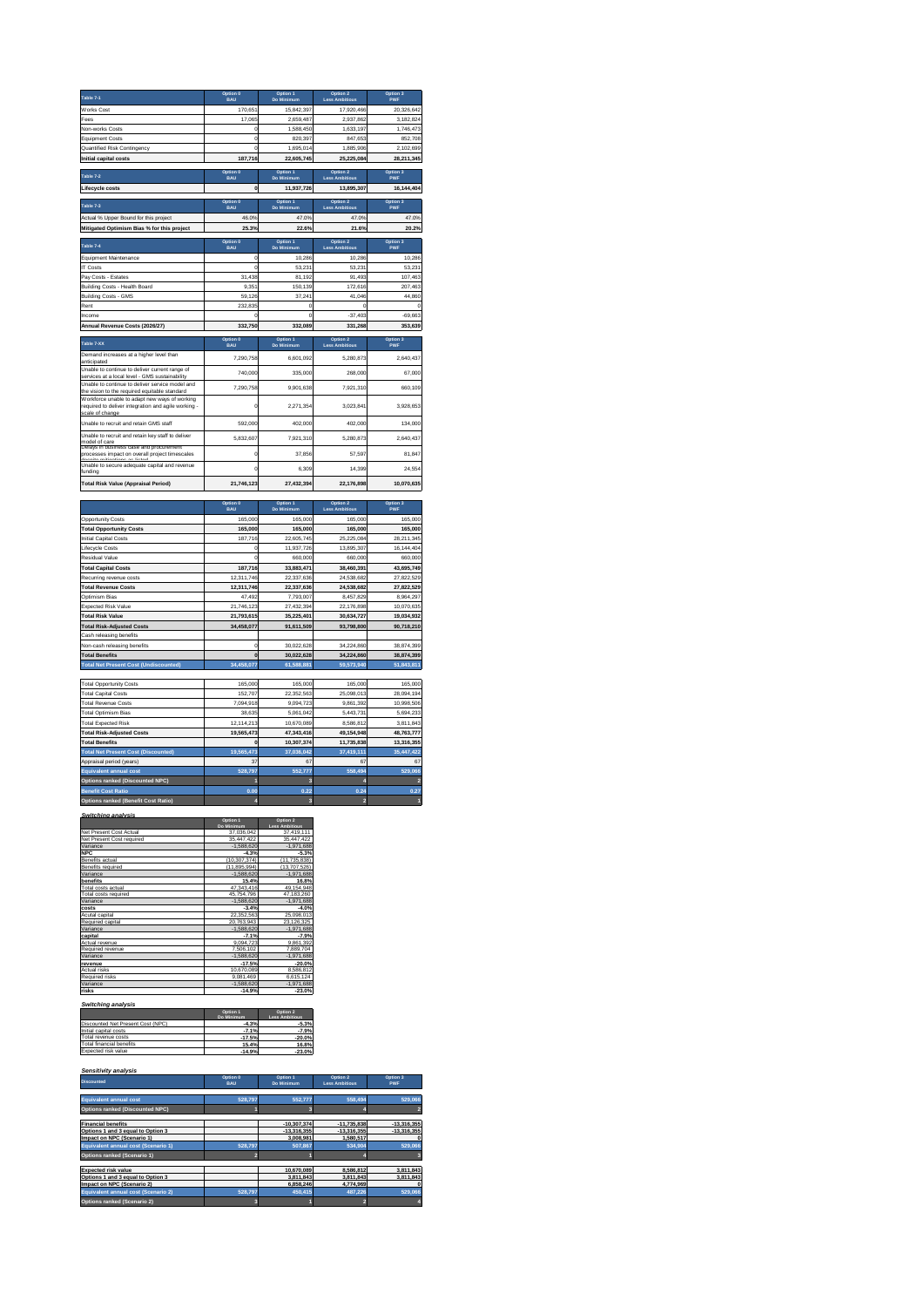# **User Input Required**

**No Input Required**

## **MODEL STRUCTURE (hyperlinked)**

**Back to User Instructions** 



\* the OB worksheets should only be filled out if Optimism Bias percentages are being calculated within the CIA Model. If they are being calculated outside of the model, the Optimism Bias uplift (£) should be added to the C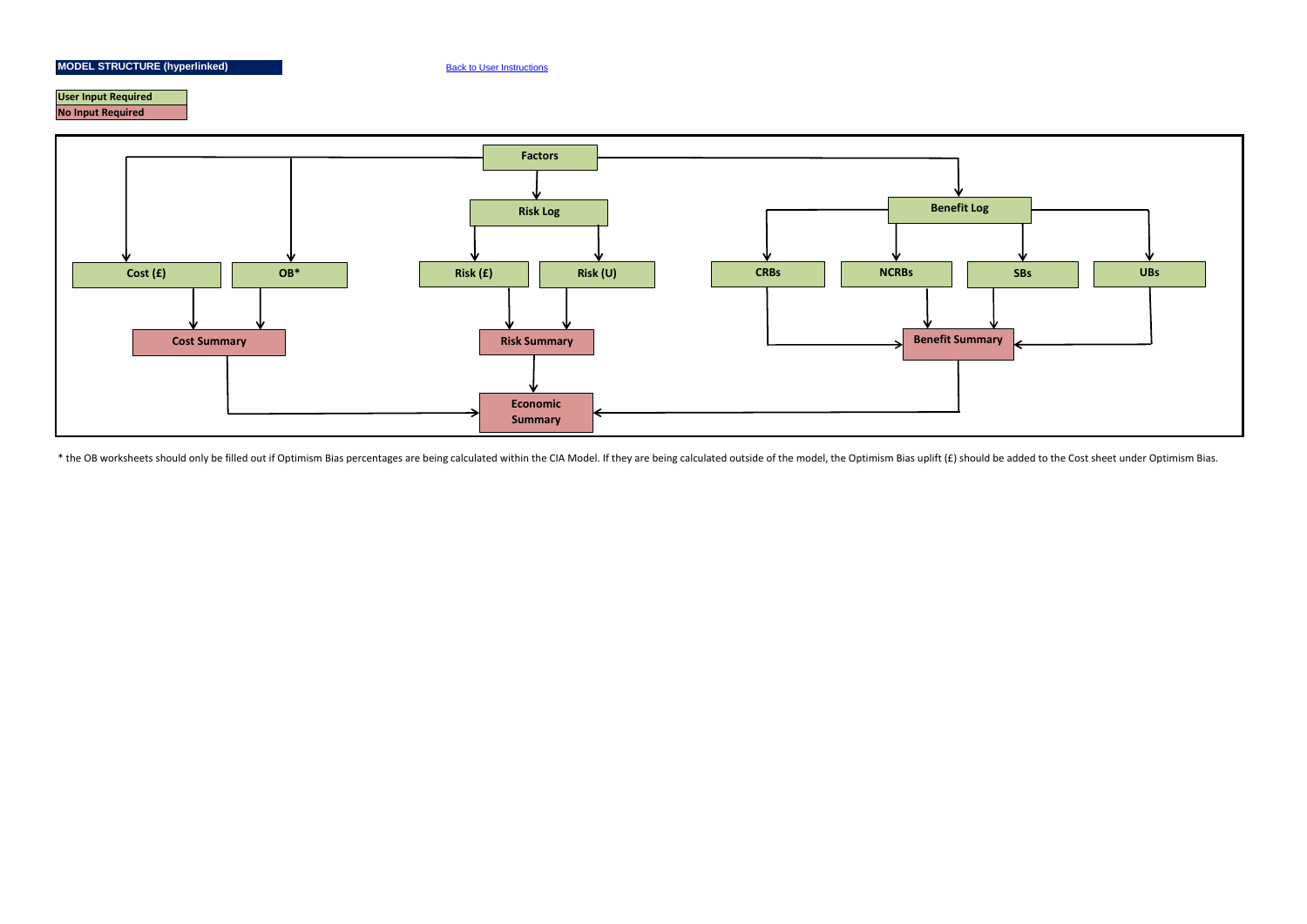#### **USER INSTRUCTIONS**

**To note:**

**- All values should be entered as a positive number, including costs and risks (the summary sheets will convert these to negative numbers where necessary) - All values should be entered as real numbers (i.e excluding inflation)**

**- Cells in which data should be entered are unshaded whereas cells that should not be edited are shaded and locked**

**- If copying and pasting text or figures from another document, please ensure that data is pasted 'Matching destination formatting'. Otherwise the cells might become protected and** 

**impossible to edit in the future. If this happens accidentally, please use the 'undo' button**

**- If you have unused risk rows or unused years, simply leave the relevant cells blank**

**- The User Guide provides more information on the approaches that should be taken with economic appraisal, and provides further information on how to use this model**

| Worksheet                | <b>Explanation</b>                                                                                                                                                                                                          | <b>Instructions</b>                                                                                                                                                                                                                                                 |  |  |  |  |  |  |  |
|--------------------------|-----------------------------------------------------------------------------------------------------------------------------------------------------------------------------------------------------------------------------|---------------------------------------------------------------------------------------------------------------------------------------------------------------------------------------------------------------------------------------------------------------------|--|--|--|--|--|--|--|
| <b>User Instructions</b> | Summarises the purpose of each worksheet and provides guidance on how<br>to complete them.                                                                                                                                  | Use the hyperlinks (column A) to navigate the workbook; the "Back to User Instructions"<br>hyperlinks located on each worksheet will allow the user to return to this worksheet.                                                                                    |  |  |  |  |  |  |  |
| <b>Model Structure</b>   | Provides a visual quide to the structure of the model.                                                                                                                                                                      | This worksheet requires no input from the user.                                                                                                                                                                                                                     |  |  |  |  |  |  |  |
| <b>Factors</b>           | Used to insert specific values for various factors that are used throughout<br>the workbook.                                                                                                                                | Insert values and information into unshaded cells. The information in shaded cells (e.g. discount<br>rates) will feed into other worksheets automatically.                                                                                                          |  |  |  |  |  |  |  |
| <b>Economic Summary</b>  | Summarises the benefits, costs and risks worksheets, and concludes with<br>an overall value for money position for all options assessed.                                                                                    | Do not edit this worksheet. All cells will be updated automatically from the costs, risks and<br>benefits summary worksheets.                                                                                                                                       |  |  |  |  |  |  |  |
| <b>Cost Summary</b>      | Presents a summary of the economic costs, comparing each type of cost<br>(opportunity, capital, revenue, transitional, externality & net contribution) for<br>all options assessed.                                         | Do not edit this worksheet. All cells will be updated automatically from cost worksheets.                                                                                                                                                                           |  |  |  |  |  |  |  |
| <b>Cost Option 0</b>     |                                                                                                                                                                                                                             |                                                                                                                                                                                                                                                                     |  |  |  |  |  |  |  |
| <b>Cost Option 1</b>     |                                                                                                                                                                                                                             |                                                                                                                                                                                                                                                                     |  |  |  |  |  |  |  |
| <b>Cost Option 2</b>     | Evaluate the economic costs for up to 6 options, assessed using                                                                                                                                                             | Enter cashflow description (column A) and values (column D onwards). Use one worksheet per                                                                                                                                                                          |  |  |  |  |  |  |  |
| <b>Cost Option 3</b>     | undiscounted and discounted cashflows.                                                                                                                                                                                      | option that is assessed - if you have just a single option then just use a single worksheet.                                                                                                                                                                        |  |  |  |  |  |  |  |
| <b>Cost Option 4</b>     |                                                                                                                                                                                                                             |                                                                                                                                                                                                                                                                     |  |  |  |  |  |  |  |
| <b>Cost Option 5</b>     |                                                                                                                                                                                                                             |                                                                                                                                                                                                                                                                     |  |  |  |  |  |  |  |
| <b>Cost Option 6</b>     |                                                                                                                                                                                                                             |                                                                                                                                                                                                                                                                     |  |  |  |  |  |  |  |
| <b>OB Mitigation</b>     | Provides information on how to apply mitigation factors.                                                                                                                                                                    | For information, not for completion.                                                                                                                                                                                                                                |  |  |  |  |  |  |  |
| <b>OB Option 0</b>       |                                                                                                                                                                                                                             |                                                                                                                                                                                                                                                                     |  |  |  |  |  |  |  |
| <b>OB Option 1</b>       |                                                                                                                                                                                                                             | Answer questions 1-5 by selecting from the drop down menus in column D. Apply mitigation                                                                                                                                                                            |  |  |  |  |  |  |  |
| <b>OB Option 2</b>       |                                                                                                                                                                                                                             | factors (column I) with appropriate justification/evidence (column J).                                                                                                                                                                                              |  |  |  |  |  |  |  |
| OB Option 3              | Calculate optimism bias (OB) and apply mitigation factors.                                                                                                                                                                  | The OB worksheets should only be filled out if Optimism Bias percentages are being calculated                                                                                                                                                                       |  |  |  |  |  |  |  |
| <b>OB Option 4</b>       |                                                                                                                                                                                                                             | within the CIA Model. If they are being calculated outside of the model, the Optimism Bias uplift                                                                                                                                                                   |  |  |  |  |  |  |  |
| <b>OB Option 5</b>       |                                                                                                                                                                                                                             | (£) should be added to the Cost sheet under Optimism Bias.                                                                                                                                                                                                          |  |  |  |  |  |  |  |
| <b>OB Option 6</b>       |                                                                                                                                                                                                                             |                                                                                                                                                                                                                                                                     |  |  |  |  |  |  |  |
| <b>Risk Summary</b>      | Presents a summary of the quantitative risks, comparing each type of risk<br>(design, construction, performance, operating, revenue, termination,<br>technology, control, residual value & other) for all options assessed. | Do not edit this worksheet. All cells will be updated automatically from risk worksheets.                                                                                                                                                                           |  |  |  |  |  |  |  |
| <b>Risk Log</b>          | Presents an overview of the quantitative risks before exploring each one in<br>detail within the relevant risk worksheet [Risk (£) Option 0-6].                                                                             | Populate columns C and D. There are some suggested risks included under each category. This<br>is not an exhaustive list - there is space below to add additional risks (column B). If a suggested<br>risk is not applicable then leave the row blank.              |  |  |  |  |  |  |  |
| Risk (£) Option 0        |                                                                                                                                                                                                                             |                                                                                                                                                                                                                                                                     |  |  |  |  |  |  |  |
| Risk (£) Option 1        |                                                                                                                                                                                                                             |                                                                                                                                                                                                                                                                     |  |  |  |  |  |  |  |
| Risk (£) Option 2        |                                                                                                                                                                                                                             | Enter a percentage for each risk scenario (columns C-F) and a corresponding monetary value                                                                                                                                                                          |  |  |  |  |  |  |  |
| Risk (£) Option 3        | Evaluate economic risks for each option using undiscounted and discounted<br>cashflows of expected risk values.                                                                                                             | (columns H-J) to calculate an expected value per annum. Enter the year in which the risk<br>commences (column M) and finishes (column N) to calculate the discounted risk value (column                                                                             |  |  |  |  |  |  |  |
| Risk (£) Option 4        |                                                                                                                                                                                                                             | $R$ ).                                                                                                                                                                                                                                                              |  |  |  |  |  |  |  |
| Risk (£) Option 5        |                                                                                                                                                                                                                             |                                                                                                                                                                                                                                                                     |  |  |  |  |  |  |  |
| Risk (£) Option 6        |                                                                                                                                                                                                                             |                                                                                                                                                                                                                                                                     |  |  |  |  |  |  |  |
| Risk (U)                 | Evaluates unmonetisable risks for all options using a weighted scoring<br>system.                                                                                                                                           | Populate columns B-E to explain each unmonetised risk. Enter percentage values in the<br>probability columns (e.g column K for option 1) and scores in the impact columns (e.g columns<br>L - N for option 1) to calculate unmonetised risk scores for each option. |  |  |  |  |  |  |  |
| <b>Benefit Summary</b>   | Presents a summary of the benefits, comparing each type of benefit (CRBs<br>NCRBs, SBs & UBs) for all options assessed.                                                                                                     | Do not edit this worksheet. All cells will be updated automatically from benefit worksheets.                                                                                                                                                                        |  |  |  |  |  |  |  |
| <b>Benefit Log</b>       | Presents an overview of the economic benefits for all options assessed.                                                                                                                                                     | Populate columns B-H. This information will populate the subsequent benefit worksheets<br>automatically.                                                                                                                                                            |  |  |  |  |  |  |  |
| <b>CRBs</b>              | Evaluates economic cash releasing benefits (CRB) for all options using<br>undiscounted and discounted values.                                                                                                               |                                                                                                                                                                                                                                                                     |  |  |  |  |  |  |  |
| <b>NCRBs</b>             | Evaluates economic non-cash releasing benefits (NCRB) for all options<br>using undiscounted and discounted values.                                                                                                          | Enter monetised values for benefits in column G onwards.                                                                                                                                                                                                            |  |  |  |  |  |  |  |
| <b>SBs</b>               | Evaluates economic societal benefits (SB) for all options using<br>undiscounted and discounted values                                                                                                                       |                                                                                                                                                                                                                                                                     |  |  |  |  |  |  |  |
| <b>UBs</b>               | Evaluates unmonetisable benefits (UB) for all options using a weighted<br>scoring system                                                                                                                                    | Provide detail on unmonetisable benefits and use the dropdowns from columns D to J to select<br>which unmonetisable benefit applies to which option.                                                                                                                |  |  |  |  |  |  |  |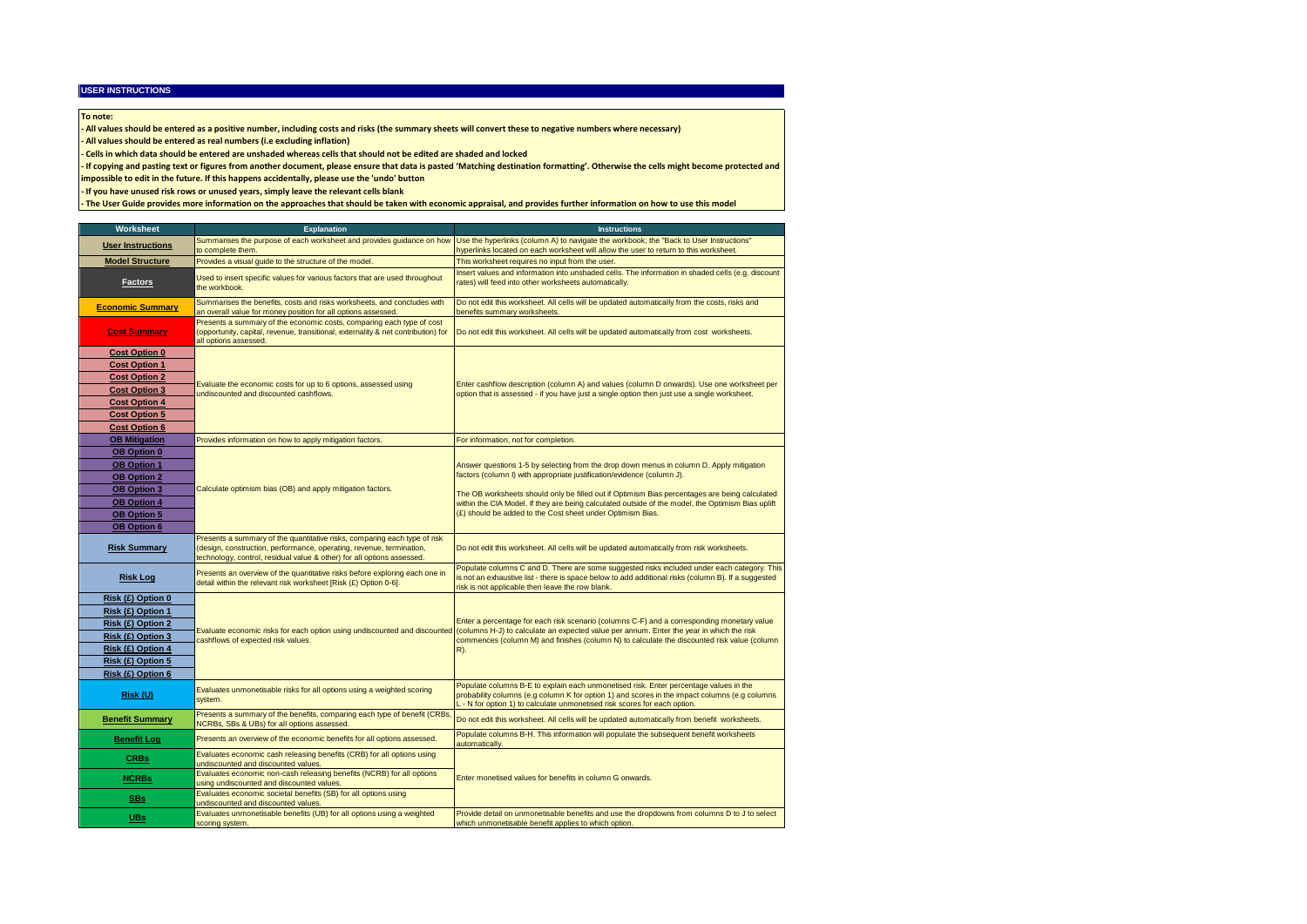| <b>Organisation and User In</b><br><b>Organisation Name</b><br>Name of Model User(s)<br>Model Responsible Owner Sarah Welsby<br>Contact Details Sarah Welsby@wales.rhs.uk<br><b>Numerical Parameters</b><br>Are figures in £, £000 or £m?<br>Year 0 / base year (e.g. type 2020 for 2020/21) 2018<br>Option Appraisal<br>Option number<br>Option 0<br>Option 1<br>Option 2<br>Option 3<br>Option 4<br>Ontion 5<br>Option 6<br>estment Objective | Back to User Instructio<br>Hywel Dda UHB<br>Sarah Walsby / Wandy Philips / Anouska Huggins<br>ption description<br>Business as Usual<br>Core Clinical Services (Scope A)<br>Supplementary Services (Scope B<br>Other Services (Scope C)<br><b>N/A</b><br>N/A<br><b>N/A</b> | Project life (whole years) Final project year<br>37<br>2054/55<br>67<br>2084/85<br>67<br>2084/85<br>67<br>2084/85<br>70<br>2087/88<br>2087/88<br>70<br>70<br>2087/88 |                                                                                                                                                                                                                                                                      |                                                                                                               |                                                                              |                                                      |                                              |                             |                           |                                               |                                                                                                         |                                                                         |                                                                                                                 |                                                                                                                                                                                                                                                     |
|-------------------------------------------------------------------------------------------------------------------------------------------------------------------------------------------------------------------------------------------------------------------------------------------------------------------------------------------------------------------------------------------------------------------------------------------------|----------------------------------------------------------------------------------------------------------------------------------------------------------------------------------------------------------------------------------------------------------------------------|----------------------------------------------------------------------------------------------------------------------------------------------------------------------|----------------------------------------------------------------------------------------------------------------------------------------------------------------------------------------------------------------------------------------------------------------------|---------------------------------------------------------------------------------------------------------------|------------------------------------------------------------------------------|------------------------------------------------------|----------------------------------------------|-----------------------------|---------------------------|-----------------------------------------------|---------------------------------------------------------------------------------------------------------|-------------------------------------------------------------------------|-----------------------------------------------------------------------------------------------------------------|-----------------------------------------------------------------------------------------------------------------------------------------------------------------------------------------------------------------------------------------------------|
| 101<br>102<br>103<br>104<br>105<br>106<br><b>IOT</b><br>108<br>count Rates<br>ALY Discount Rate<br><b>O noise</b>                                                                                                                                                                                                                                                                                                                               | <b>Years 0-30</b><br>ears 31-70<br><b>Years 0-30</b><br>1.5%<br>Yro Yrs Yrs                                                                                                                                                                                                | Yr 3                                                                                                                                                                 |                                                                                                                                                                                                                                                                      |                                                                                                               |                                                                              |                                                      |                                              |                             |                           |                                               |                                                                                                         |                                                                         |                                                                                                                 | Factori                                                                                                                                                                                                                                             |
| Non-QALY Discount Factors @ 3.5% / 3.0%<br>QALY Discount Factors @ 1.5% / 1.286%<br>Include<br>Non-QALY Discount Factors @ 3.5%/3.0%<br>QALY Discount Factors @ 1.5% / 1.286%<br>Include                                                                                                                                                                                                                                                        | 2018/19 2019/20 2020/21<br>2021/22<br>Yr0 Yr1 Yr2<br>2018/19 2019/20 2020/21<br>2021/22<br>0.97<br>$0.99$ $0.97$                                                                                                                                                           | 0.81<br>0.94<br>1.00 1.00 1.00 1.00                                                                                                                                  | 2022/23 2023/24 2024/25 2025/26 2026/27 2027/28 2026/29 2029/30 2030/31 203/35 2033/38 2033/38 2033/39 2030/40 2040/41 2041/42 2042/43 2043/44 2040/46 2040/46 2040/48 2040/49 2040/69 2050/51 2050/51 2052/53 2053/54 2050/55<br>1.00 1.00 1.00 1.00 1.00 1.00 1.00 | 1.00                                                                                                          | 1.00 1.00 1.00 1.00<br>1.00                                                  | 1.00<br>1.00<br>1.00                                 | 0.58                                         | 0.57 0.56 0.56 0.55<br>0.54 | 0.63<br>0.53<br>0.51 0.51 | 0.50<br>0.50<br>1.00                          | $0.49$ $0.48$ $0.48$ $0.47$ $0.46$ $0.46$<br>1.00                                                       | $0.45$ $0.45$ $0.44$                                                    | $0.44$ $0.43$ $0.43$ $0.42$ $0.41$ $0.41$ $0.40$                                                                | - 3.38                                                                                                                                                                                                                                              |
| Non-QALY Discount Factors @ 3.5% / 3.0%<br>QALY Discount Factors @ 1.5% / 1.286%<br>Include<br>Option 3<br>Non-QALY Discount Factors @ 3.5% / 3.0%                                                                                                                                                                                                                                                                                              | Yr0 Yr1 Yr2<br>2018/19 2019/20 2020/21<br>2021/22<br>$0.97$ $0.93$<br>0.90<br>Yr0 Yr1 Yr2<br>2018/19 2019/20 2020/21<br>2021/22                                                                                                                                            | 0.79<br>0.81<br>0.87<br>0.84                                                                                                                                         | 0.68                                                                                                                                                                                                                                                                 | 0.49                                                                                                          | 0.38 0.37                                                                    | 0.35<br>0.38<br>0.34                                 | 0.30                                         |                             |                           | 0.19                                          | <u>0.22 0.21 0.20 0.20 0.19 0.19 0.18 0.18 0.17 0.17 0.16 0.16 0.15 0.15 0.14 0.14 0.13 0.13 0.13</u>   |                                                                         |                                                                                                                 | $\frac{27.17}{43.36}$<br>Factori                                                                                                                                                                                                                    |
| QALY Discount Factors @ 1.5% / 1.286%<br>Include<br>Non-QALY Discount Factors @ 3.5% / 3.0%<br>QALY Discount Factors @ 1.5% / 1.2869<br>Include                                                                                                                                                                                                                                                                                                 | Yr0 Yr1 Yr2<br>2018/19 2019/20 2020/21<br>2021/22<br>0.97                                                                                                                                                                                                                  | 0.94<br>0.96<br>0.93<br>$0.90$ $0.89$<br>0.87<br>0.84<br>0.94                                                                                                        | 0.87<br>0.88<br>0.85<br>021 029 029 023 023 029 069 069 059 059 059 059 050 060 047 045 044 042 041 040 059 037<br>0.91 0.90 0.89 0.87 0.88 0.85 0.84 0.79 0.78 0.76 0.75 0.74 0.73                                                                                  | $\begin{array}{c cc} 0.54 & 0.52 & 0.50 \\ \hline 0.76 & 0.75 & 0.74 \end{array}$<br>1.00 1.00 1.00 1.00 1.00 | $0.68$ $0.67$<br>0.68<br>$0.72$ $0.71$ $0.70$ $0.69$ $0.68$                  | 0.63<br>0.62<br>0.62<br>$0.36$ $0.35$ $0.34$<br>0.33 | 0.59<br>$0.31$ $0.30$ $0.29$<br>0.28<br>0.27 | 0.24                        | 0.21<br>0.24<br>0.23      | 0.20<br>0.20<br>0.19<br>0.19                  | $\frac{0.16}{0.45}$<br>0.46<br>0.46<br>0.18  0.17  0.17  0.16  0.16  0.15                               | 0.44<br>0.44<br>$0.43$ $0.43$<br>0.15<br>$0.14$ $0.14$<br>$0.45$ $0.44$ | 0.42<br>$0.44$ $0.43$ $0.43$ $0.42$ $0.41$ $0.41$                                                               | 43.38                                                                                                                                                                                                                                               |
| Non-QALY Discount Factors @ 3.5% / 3.0%<br>QALY Discount Factors @ 1.5% / 1.286%<br>lotion 6<br>Non-QALY Discount Factors @ 3.5% / 3.0%<br>QALY Discount Factors @ 1.5% / 1.286%                                                                                                                                                                                                                                                                | Yro Yri Yr2<br>2018/19 2019/20 2020/21<br>2021/22<br>Yro Yri Yr2<br>2018/19 2019/20 2020/21<br>2021/22<br>0.97                                                                                                                                                             | 0.84<br>0.91<br>0.90<br>0.89 0.87<br>1.00 1.00 1.00 1.00<br>$0.91$ 0.90                                                                                              | 0.85 0.84 0.79<br>1.00<br>0.89 0.87 0.86 0.85 0.84 0.79 0.78                                                                                                                                                                                                         | 0.76 0.75 0.74<br>0.73<br>$0.76$ $0.75$ $0.74$ $0.73$                                                         | $0.71$ $0.70$<br>$0.69$ $0.68$<br>0.67 0.68 0.65<br>1.00 1.00 1.00 1.00 1.00 | 0.63<br>0.62<br>0.62<br>1.00<br>1.00<br>1.00<br>1.00 | 0.29<br>0.28<br>0.27<br>0.59<br>1.00         | 0.26<br>0.25<br>0.24        | 0.24<br>0.23              | $0.21$ $0.20$<br>0.20<br>0.50<br>1.00<br>1.00 | 0.19 0.19 0.18 0.18 0.17 0.17 0.16 0.16 0.15 0.15 0.14 0.14 0.13 0.13 0.13 0.12<br>0.47<br>0.46<br>0.46 | $0.44$ $0.43$<br>0.44<br>1.00 1.00 1.00 1.00<br>1.00<br>1.00<br>0.44    | 0.41<br>$0.43$ $0.42$ $0.41$<br>0.40<br>1.00<br>1.00<br>0.44 0.43 0.43 0.42 0.41 0.41 0.40 0.40 0.39 0.39 44.54 | $0.40\qquad 0.30$<br>$1.00$ $[3]$ $[3]$ $[3]$ $[3]$ $[3]$ $[3]$ $[3]$ $[3]$ $[3]$ $[3]$ $[3]$ $[3]$ $[3]$ $[3]$ $[3]$ $[3]$ $[3]$ $[3]$ $[3]$ $[3]$ $[3]$ $[3]$ $[3]$ $[3]$ $[3]$ $[3]$ $[3]$ $[3]$ $[3]$ $[3]$ $[3]$ $[3]$ $[3]$ $[3]$ $[3]$ $[3]$ |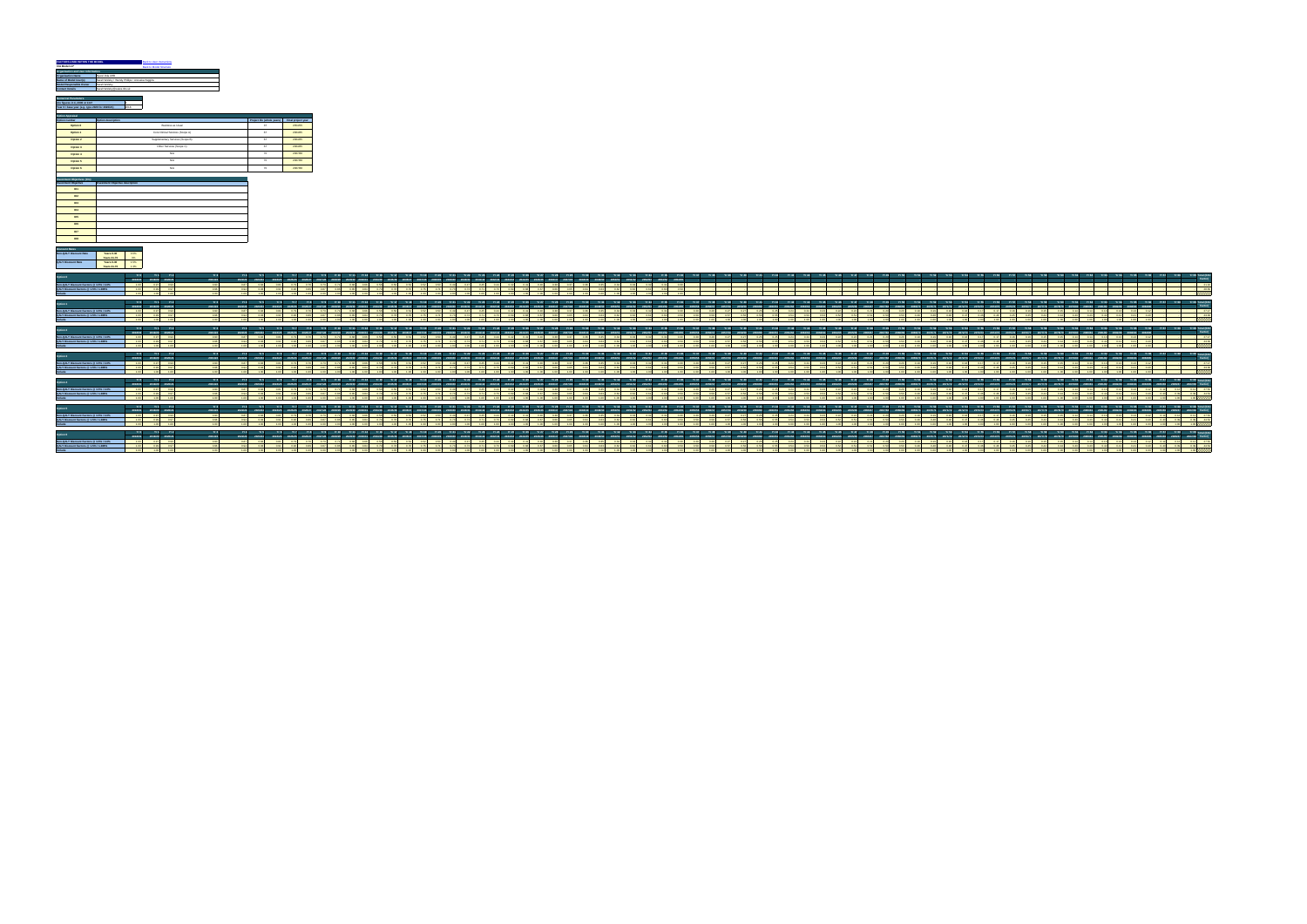**ECONOMIC SUMMARY - £** Back to Model Structure Back to Model Structure Back to User Instructions

**Economic Summary (Discounted) - £** Option 0 - Business as Usual Option 1 - Core Clinical Services Option 2 - Supplementary Services (Sopter Services (Scope ) option 4 - N/A Option 5 - N/A Option 5 - N/A Option 6 - N/A Option 6 - N/A Option 6 - N/A Option 6 **Incremental costs - total £0.00 -£29,222,067.00 -£33,116,876.54 -£37,500,674.23 £0.00 £0.00 £0.00 Incremental benefits - total £0.00 £11,751,497.38 £16,040,340.67 £23,052,388.65 £19,565,472.75 £19,565,472.75 £19,565,472.75** Notemental benefits -total control adjusted Net Present Control and Control and Control and Control and Control and Control and Control and Control and Control and Control and Control and Control and Control and Control a **Benefit-cost ratio 0.40 0.48 0.61 #DIV/0! #DIV/0! #DIV/0!**

| Detailed Economic Summary (Discounted) - £                     |                              |                   |                                                                                                                       |                   |                |                |                |
|----------------------------------------------------------------|------------------------------|-------------------|-----------------------------------------------------------------------------------------------------------------------|-------------------|----------------|----------------|----------------|
|                                                                | Option 0 - Business as Usual | (Scope A)         | Option 1 - Core Clinical Services   Option 2 - Supplementary Services   Option 3 - Other Services (Scope<br>(Scope B) | C)                | Option 4 - N/A | Option 5 - N/A | Option 6 - N/A |
| <b>Costs</b>                                                   |                              |                   |                                                                                                                       |                   |                |                |                |
| Incremental cost increase - opportunity cost                   | £0.00                        | £0.00             | £0.00                                                                                                                 | £0.00             | £0.00          | £0.00          | £0.00          |
| Incremental cost increase - capital (including optimism bias)  | £0.00                        | $-E27.222.262.19$ | $-£30.350.402.16$                                                                                                     | $-£33.597.085.84$ | £0.00          | £0.00          | £0.00          |
| Incremental cost increase - revenue                            | £0.00                        | $-E1.999.804.81$  | $-E2.766.474.38$                                                                                                      | -£3.903.588.39    | £0.00          | £0.00          | £0.00          |
| Incremental cost increase - transitional                       | £0.00                        | £0.00             | £0.00                                                                                                                 | £0.00             | £0.00          | £0.00          | £0.00          |
| Incremental cost increase - externality                        | £0.00                        | £0.00             | £0.00                                                                                                                 | £0.00             | £0.00          | £0.00          | £0.00          |
| Incremental cost increase - net contribution                   | £0.00                        | £0.00             | £0.00                                                                                                                 | £0.00             | £0.00          | £0.00          | £0.00          |
| Incremental cost increase - risks                              | £0.00                        | £0.00             | £0.00                                                                                                                 | £0.00             | £0.00          | £0.00          | £0.00          |
| Incremental costs - total                                      | £0.00                        | $-E29.222.067.00$ | -£33,116,876,54                                                                                                       | $-£37,500.674.23$ | £0.00          | £0.00          | £0.00          |
| <b>Benefits</b>                                                |                              |                   |                                                                                                                       |                   |                |                |                |
| Incremental cost reduction - opportunity cost                  | £0.00                        | £0.00             | £0.00                                                                                                                 | £0.00             | £165,000.00    | £165,000.00    | £165,000.00    |
| Incremental cost reduction - capital (including optimism bias) | £0.00                        | £0.00             | £0.00                                                                                                                 | £0.00             | £191.341.98    | £191,341.98    | £191,341,98    |
| Incremental cost reduction - revenue                           | £0.00                        | £0.00             | £0.00                                                                                                                 | £0.00             | £7,094,917,74  | £7.094.917.74  | £7,094,917,74  |
| Incremental cost reduction - transitional                      | £0.00                        | £0.00             | £0.00                                                                                                                 | £0.00             | £0.00          | £0.00          | £0.00          |
| Incremental cost reduction - externality                       | £0.00                        | £0.00             | £0.00                                                                                                                 | £0.00             | £0.00          | £0.00          | £0.00          |
| Incremental cost reduction - net contribution                  | £0.00                        | £0.00             | £777,102.10                                                                                                           | £1.433,663.95     | £0.00          | £0.00          | £0.00          |
| Incremental cost reduction - risks                             | £0.00                        | £1,444,123,80     | £3,527,400.93                                                                                                         | £8,302,369.70     | £12.114.213.03 | £12.114.213.03 | £12.114.213.03 |
| Incremental benefit - cash releasing                           | £0.00                        | £0.00             | £0.00                                                                                                                 | £0.00             | £0.00          | £0.00          | £0.00          |
| Incremental benefit - non-cash releasing                       | £0.00                        | £10,307,373,58    | £11,735,837,64                                                                                                        | £13,316,355.01    | £0.00          | £0.00          | £0.00          |
| Incremental benefit - societal                                 | £0.00                        | £0.00             | £0.00                                                                                                                 | £0.00             | £0.00          | £0.00          | £0.00          |
| Incremental benefits - total                                   | £0.00                        | £11,751,497.38    | £16,040,340.67                                                                                                        | £23.052.388.65    | £19,565,472.75 | £19,565,472.75 | £19,565,472.75 |
| <b>Value for Money</b>                                         |                              |                   |                                                                                                                       |                   |                |                |                |
| Risk-adjusted Net Present Social Value (NPSV)                  |                              | -£17.470.569.62   | -£17.076.535.87                                                                                                       | $-£14.448.285.58$ | £19,565,472.75 | £19,565,472.75 | £19,565,472.75 |
| <b>Benefit-cost ratio</b>                                      |                              | 0.40              | 0.48                                                                                                                  | 0.61              | #DIV/0!        | #DIV/0!        | #DIV/0!        |

| Cost and Risk Summary (Discounted) - £ |                              |                   |                                                                                                                       |                   |                |                |                |  |  |  |  |  |  |  |
|----------------------------------------|------------------------------|-------------------|-----------------------------------------------------------------------------------------------------------------------|-------------------|----------------|----------------|----------------|--|--|--|--|--|--|--|
|                                        | Option 0 - Business as Usual | (Scope A)         | Option 1 - Core Clinical Services   Option 2 - Supplementary Services   Option 3 - Other Services (Scope<br>(Scope B) |                   | Option 4 - N/A | Option 5 - N/A | Option 6 - N/A |  |  |  |  |  |  |  |
| <b>Present Cost</b>                    | $-E7,451,259.72$             | -£36.673.326.72   | $-£39.791.034.16$                                                                                                     | $-E43.518.270.00$ | £0.00          | £0.00          | £0.00          |  |  |  |  |  |  |  |
| <b>Total Risk</b>                      | $-E12.114.213.03$            | -£10.670.089.24   | $-E8.586.812.11$                                                                                                      | $-£3.811.843.34$  | £0.00          | £0.00          | £0.00          |  |  |  |  |  |  |  |
| <b>Risk-adjusted Present Cost</b>      | $-E19.565.472.75$            | $-E47.343.415.96$ | $-E48.377.846.26$                                                                                                     | $-E47.330.113.34$ | £0.00          | £0.00          | £0.00          |  |  |  |  |  |  |  |

| Detailed Cost, Risk and Benefit Summary (Discounted) - £ |                              |                   |                                                                                                                       |                   |                |                |                |
|----------------------------------------------------------|------------------------------|-------------------|-----------------------------------------------------------------------------------------------------------------------|-------------------|----------------|----------------|----------------|
|                                                          | Option 0 - Business as Usual | (Scope A)         | Option 1 - Core Clinical Services   Option 2 - Supplementary Services   Option 3 - Other Services (Scope<br>(Scope B) | C)                | Option 4 - N/A | Option 5 - N/A | Option 6 - N/A |
| <b>Opportunity Costs</b>                                 | $-£165,000.00$               | $-£165,000,00$    | $-£165,000.00$                                                                                                        | $-£165,000,00$    | £0.00          | £0.00          | £0.00          |
| Capital Expenditure                                      | $-E152.707.09$               | $-£22.352.562.61$ | $-E25.098.012.95$                                                                                                     | $-E28.094.194.33$ | £0.00          | £0.00          | £0.00          |
| Capital Expenditure Optimism Bias Uplift                 | $-£38.634.89$                | $-E5.061.041.55$  | $-E5.443.731.19$                                                                                                      | $-£5.694.233.49$  | £0.00          | £0.00          | £0.00          |
| Revenue Expenditure                                      | $-E7,094,917.74$             | -£9.094.722.55    | -£9,861,392.12                                                                                                        | $-£10.998.506.13$ | £0.00          | £0.00          | £0.00          |
| <b>Transitional Costs</b>                                | £0.00                        | £0.00             | £0.00                                                                                                                 | £0.00             | £0.00          | £0.00          | £0.00          |
| <b>Externality Costs</b>                                 | £0.00                        | £0.00             | £0.00                                                                                                                 | £0.00             | £0.00          | £0.00          | £0.00          |
| <b>Net Contribution Costs</b>                            | £0.00                        | £0.00             | $-£777.102.10$                                                                                                        | $-E1.433.663.95$  | £0.00          | £0.00          | £0.00          |
| <b>Present Cost</b>                                      | $-£7.451.259.72$             | $-£36.673.326.72$ | $-£39.791.034.16$                                                                                                     | $-£43,518,270,00$ | £0.00          | £0.00          | £0.00          |
| <b>Design Risks</b>                                      | £0.00                        | £0.00             | £0.00                                                                                                                 | £0.00             | £0.00          | £0.00          | £0.00          |
| <b>Construction Risks</b>                                | £0.00                        | £0.00             | £0.00                                                                                                                 | £0.00             | £0.00          | £0.00          | £0.00          |
| Performance Risks                                        | £0.00                        | £0.00             | £0.00                                                                                                                 | £0.00             | £0.00          | £0.00          | £0.00          |
| <b>Operating Risks</b>                                   | £0.00                        | £0.00             | £0.00                                                                                                                 | £0.00             | £0.00          | £0.00          | £0.00          |
| <b>Revenue Risks</b>                                     | £0.00                        | £0.00             | £0.00                                                                                                                 | £0.00             | £0.00          | £0.00          | £0.00          |
| <b>Termination Risks</b>                                 | £0.00                        | £0.00             | £0.00                                                                                                                 | £0.00             | £0.00          | £0.00          | £0.00          |
| <b>Technology Risks</b>                                  | £0.00                        | £0.00             | £0.00                                                                                                                 | £0.00             | £0.00          | £0.00          | £0.00          |
| <b>Control Risks</b>                                     | £0.00                        | £0.00             | £0.00                                                                                                                 | £0.00             | £0.00          | £0.00          | £0.00          |
| <b>Residual Value Risks</b>                              | £0.00                        | £0.00             | £0.00                                                                                                                 | £0.00             | £0.00          | £0.00          | £0.00          |
| <b>Other Risks</b>                                       | £0.00                        | £0.00             | £0.00                                                                                                                 | £0.00             | £0.00          | £0.00          | £0.00          |
| <b>Additional Risks</b>                                  | $-E12.114.213.03$            | -£10.670.089.24   | $-£8.586.812.11$                                                                                                      | $-£3.811.843.34$  | £0.00          | £0.00          | £0.00          |
| <b>Total Risk</b>                                        | $-E12.114.213.03$            | $-£10.670.089.24$ | $-£8.586.812.11$                                                                                                      | $-£3.811.843.34$  | £0.00          | £0.00          | £0.00          |
| <b>Unmonetised Risk Score</b>                            | $\Omega$                     | $\sqrt{2}$        |                                                                                                                       | $\Omega$          | $\Omega$       | $\Omega$       |                |
| <b>Risk-adjusted Present Cost</b>                        | $-£19.565.472.75$            | $-£47,343,415,96$ | $-£48.377.846.26$                                                                                                     | $-£47,330,113,34$ | £0.00          | £0.00          | £0.00          |
| Cash Releasing Benefits                                  | £0.00                        | £0.00             | £0.00                                                                                                                 | £0.00             | £0.00          | £0.00          | £0.00          |
| Non-Cash Releasing Benefits                              | £0.00                        | £10,307,373.58    | £11,735,837.64                                                                                                        | £13,316,355.01    | £0.00          | £0.00          | £0.00          |
| <b>Societal Benefits</b>                                 | £0.00                        | £0.00             | £0.00                                                                                                                 | £0.00             | £0.00          | £0.00          | £0.00          |
| <b>Total Benefits</b>                                    | £0.00                        | £10,307,373,58    | £11.735.837.64                                                                                                        | £13,316,355.01    | £0.00          | £0.00          | £0.00          |